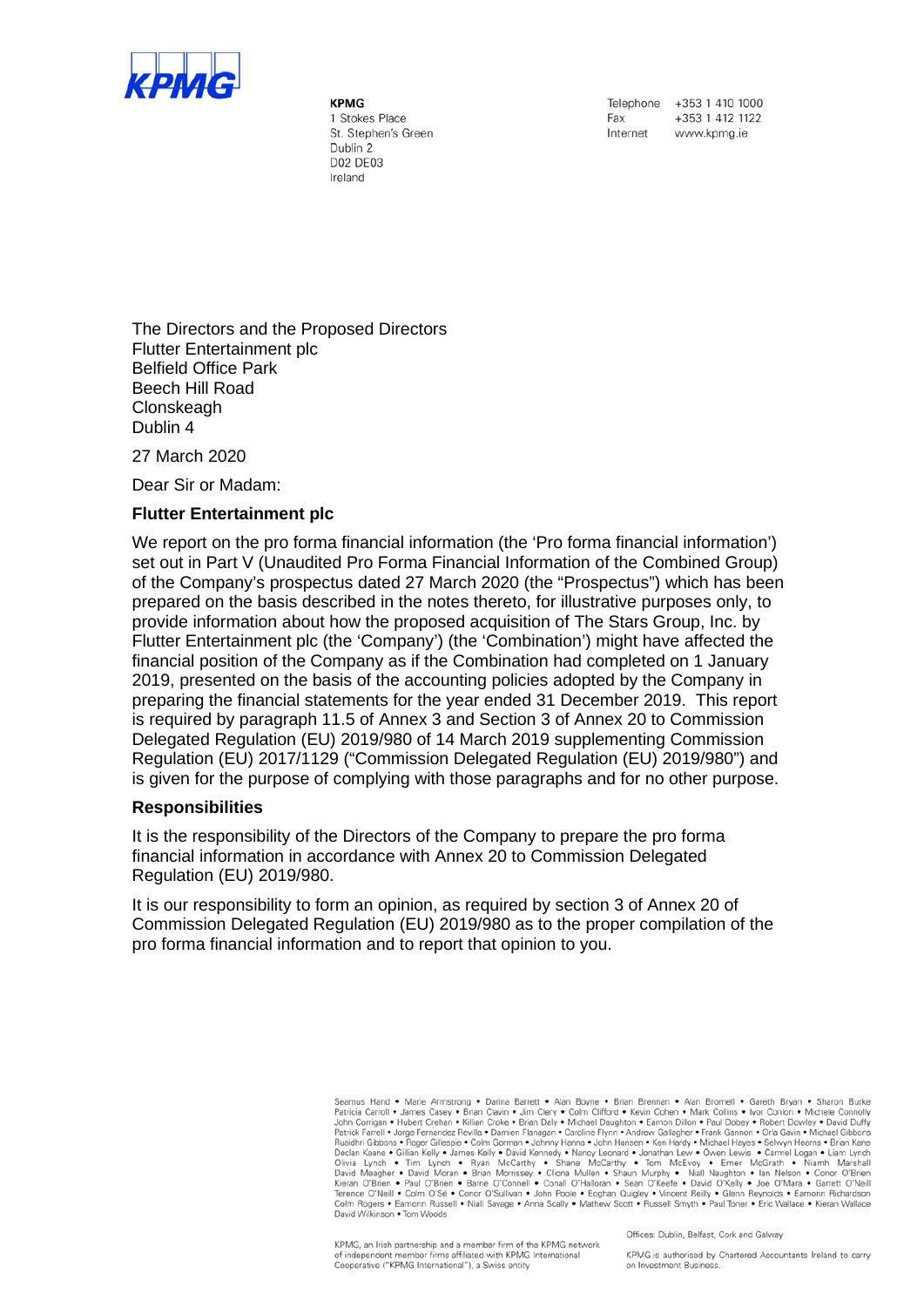

In providing this opinion we are not updating or refreshing any reports or opinions previously made by us on any financial information used in the compilation of the Pro forma financial information, nor do we accept responsibility for such reports or opinions beyond that owed to those to whom those reports or opinions were addressed by us at the dates of their issue.

Save for any liability arising under section 1349(2) of the Companies Act 2014 to any person as and to the extent there provided, to the fullest extent permitted by law we do not assume any responsibility and will not accept any liability to any other person for

any loss suffered by any such other person as a result of, arising out of, or in connection with this report or our statement, required by and given solely for the purposes of complying with paragraph 1.3 of Annex 3 to Commission Delegated Regulation (EU) 2019/980, consenting to its inclusion in the Prospectus.

# **Basis of opinion**

We conducted our work in accordance with the Standards for Investment Reporting issued by the Auditing Practices Board of the United Kingdom and Ireland. The work that we performed for the purpose of making this report, which involved no independent examination of any of the underlying financial information, consisted primarily of comparing the unadjusted financial information with the source documents, considering the evidence supporting the adjustments and discussing the Pro forma financial information with the Directors of the Company.

We planned and performed our work so as to obtain the information and explanations we considered necessary in order to provide us with reasonable assurance that the Pro forma financial information has been properly compiled on the basis stated and that such basis is consistent with the accounting policies of the Company.

Our work has not been carried out in accordance with auditing or other standards and practices generally accepted in the United States of America or other jurisdictions outside Ireland and the United Kingdom and accordingly should not be relied upon as if it had been carried out in accordance with those standards and practices.

## **Opinion**

In our opinion:

- the Pro forma financial information has been properly compiled on the basis stated; and
- such basis is consistent with the accounting policies of the Company.

# **Declaration**

We are responsible for this report as part of the prospectus and declare that we have taken all reasonable care to ensure that the information contained in this report is, to the best of our knowledge, in accordance with the facts and this report contains no omission likely to affect its import. This declaration is included in the prospectus in